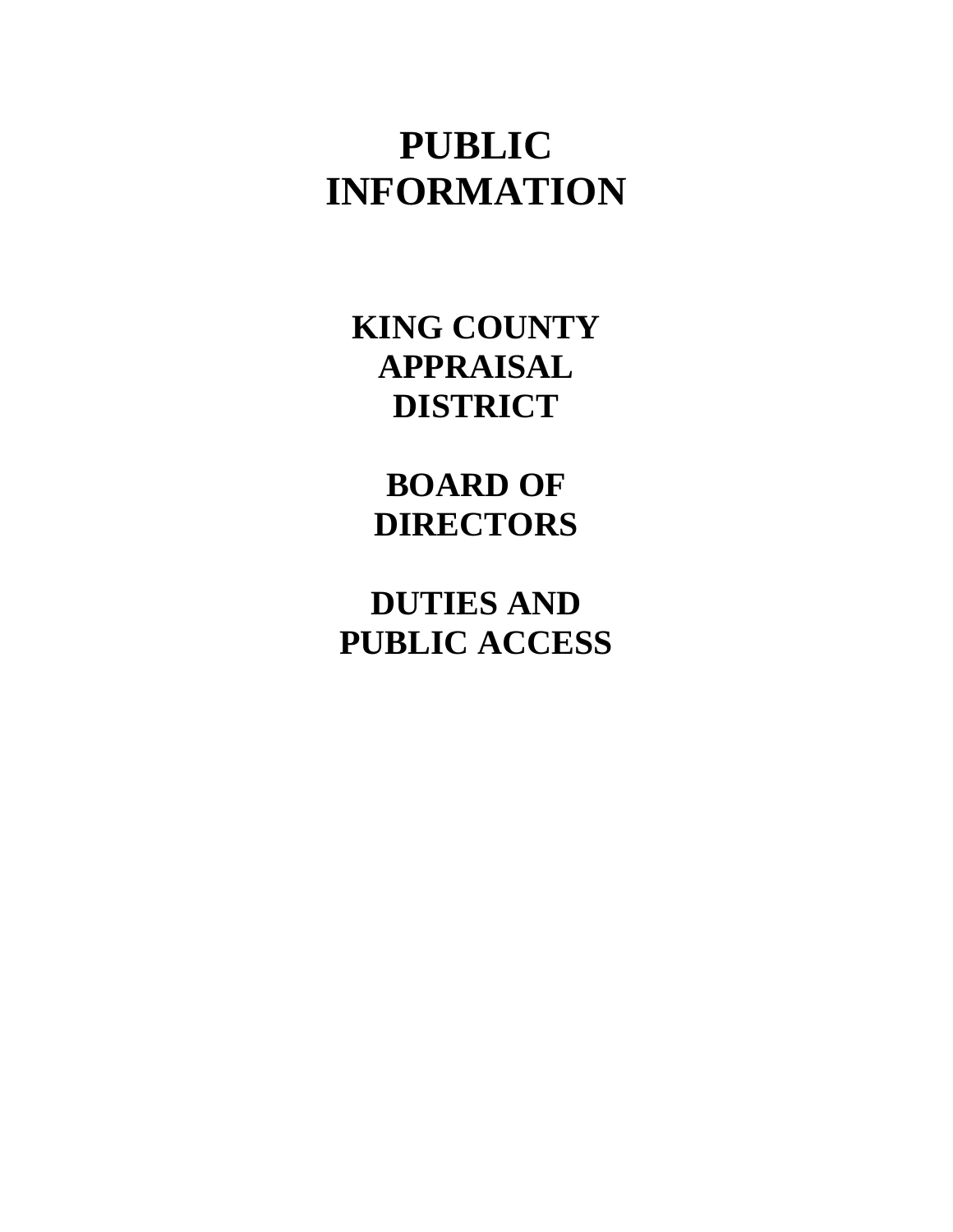## Board of Directors

The governing body of the Appraisal District is the Appraisal District's Board of Directors. Individuals serving on the Board of Directors bring to the Board knowledge, judgment, and expertise in establishing policies and procedures for the District's organization and operation.

The King County Appraisal District was formed on January 1, 1982. King County District Board of Directors consists of five (5) appointed voting members and the County Tax Assessor-Collector, who serves as a non-voting member.

To be eligible to serve on the Board of Directors, a person must have resided in the Appraisal District for at least two years immediately preceding the date of taking office. Members serve two-year terms, beginning on January 1 of even-numbered years. The voting entities appoint the members of the board. These same entities appoint individuals to fill a vacancy on the Board. A taxing entity may ask for the recall of any director the entity appointed at any time by majority vote of a quorum of that entity. Board members serve without compensation, but are entitled to reimbursement for actual and necessary expenses.

The Board's authority over appraisal of property is limited. The Board does not appraise property or review values on individual properties. The law assigns those tasks to the Chief Appraiser and the Appraisal Review Board, respectively. The Board has no authority to review Appraisal Review Board decision. The Board shall not review exemptions, qualification for special appraisal, or taxability determinations.

The Board of Directors shall establish general policies in keeping with the requirements of state law. Members of the board shall have authority only when acting as a board legally in session. The board shall not be bound in any way by any statement or action on the part of any individual member except when such statement or action is in pursuance of specific instructions of the board.

The statutory responsibilities of the Board of Directors include:

- Establishment of the Appraisal District's office;
- Employ and annually evaluate the Chief Appraiser;
- Appoint Appraisal Review Board Members and select chairman and secretary from among members of Appraisal Review Board;
- Adopt the Appraisal District's annual operating budget;
- Appoint a Taxpayer Liaison office (districts in counties having a population of over 125,000);
- Contract for necessary services, including annual financial audit;
- Designate depository for Appraisal District funds;
- Approve contract with appraisal firms selected by the Chief Appraiser to perform appraisal services for the district;
- Provide advice to the Chief Appraiser concerning Agricultural Advisory Board;
- Make general policy on the appraisal district's operation.
- Biennially develop a written plan for the periodic reappraisal of all property within the District's boundaries.

#### Policy for Public to Speak at Scheduled Board Meetings

In compliance with Section 6.04(d) of the Property Tax Code, all agendas posted for scheduled board meetings shall include an item specifically designated for public comments on any issue within the authority of the Board of Directors. Persons wishing to speak to the Board of Directors at a scheduled meeting shall complete the sign-in sheet, listing their name and identifying the issue they wish to communicate. The Board will allow a reasonable amount of time for citizen communications as determined by the Chairman.

#### Interpreters

The District will provide an interpreter at a meeting if a person who does not speak English or communicates by sign language notifies the Appraisal Board at least three (3) business days before the meeting. The person must indicate that he or she desires to address the Board and is unable to provide an interpreter.